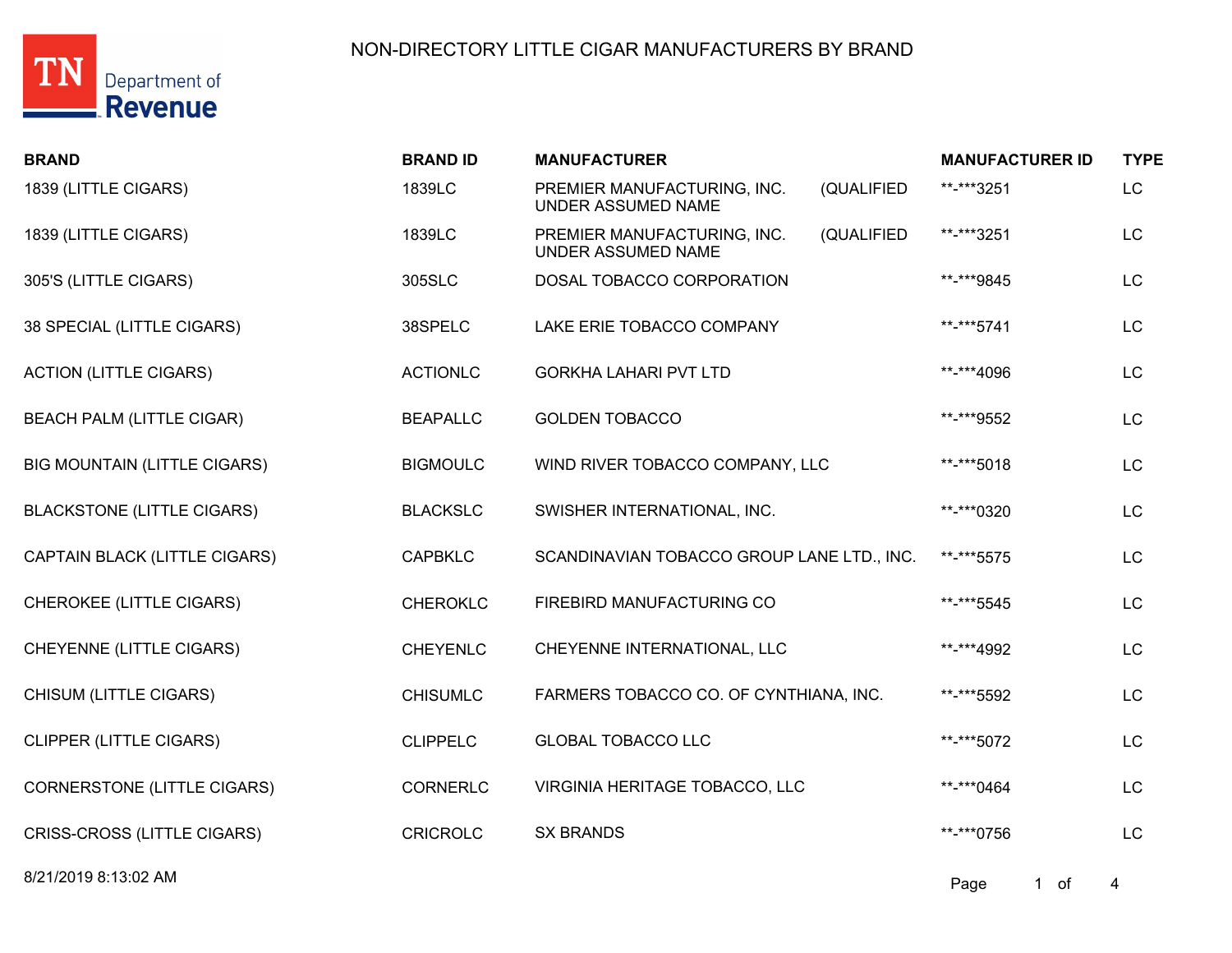| DARK HORSE (LITTLE CIGARS)            | <b>DARHORLC</b> | <b>GOLDEN TOBACCO</b>                              | **-***9552 | LC |
|---------------------------------------|-----------------|----------------------------------------------------|------------|----|
| <b>DEANS</b>                          | <b>DEANSLC</b>  | M & R HOLDINGS, INC.                               | **-***6456 | LC |
| DERRINGER (LITTLE CIGARS)             | <b>DERRINLC</b> | CHEYENNE INTERNATIONAL, LLC                        | **-***4992 | LC |
| DJARUM (LITTLE CIGARS)                | <b>DJARUMLC</b> | P T DJARUM                                         | **-***2592 | LC |
| DOUBLE DIAMOND (LITTLE CIGARS)        | <b>DOUDIALC</b> | <b>GOLDEN TOBACCO</b>                              | **-***9552 | LC |
| DREAMS (LITTLE CIGARS)                | <b>DREAMSLC</b> | P T DJARUM                                         | **-***2592 | LC |
| <b>EXACTA (LITTLE CIGARS)</b>         | <b>EXACTALC</b> | <b>SMOKIN JOES</b>                                 | **-***6822 | LC |
| <b>GAMBLER (LITTLE CIGARS)</b>        | <b>GAMBLELC</b> | TOP TOBACCO LP                                     | **-***4117 | LC |
| <b>GOLD RUSH (LITTLE CIGARS)</b>      | <b>GOLRUSLC</b> | NORTH CAROLINA TOBACCO MANUFACTURING<br><b>LLC</b> | **-***0646 | LC |
| <b>GOLDEN HARVEST (LITTLE CIGARS)</b> | <b>GOLHARLC</b> | ROUSECO, INC.                                      | **-***4582 | LC |
| HAVATAMPA (LITTLE CIGARS)             | <b>HAVTAMLC</b> | ALTADIS USA INC.                                   | **-***2656 | LC |
| IGNITE (LITTLE CIGARS)                | <b>IGNITELC</b> | OHSERASE MANUFACTURING, LLC                        | **-***6967 | LC |
| KING EDWARD (LITTLE CIGARS)           | <b>KINEDWLC</b> | SWISHER INTERNATIONAL, INC.                        | **-***0320 | LC |
| LEX12 (LITTLE CIGARS)                 | LEX12LC         | S & M BRANDS, INCORPORATED                         | **-***1410 | LC |
| MURANO (LITTLE CIGARS)                | <b>MURANOLC</b> | FIREBIRD MANUFACTURING CO                          | **-***5545 | LC |
| <b>MURIEL (LITTLE CIGARS)</b>         | <b>MURIELLC</b> | ALTADIS USA INC.                                   | **-***2656 | LC |
| <b>NECTAR (LITTLE CIGARS)</b>         | <b>NECTARLC</b> | SENECA MANUFACTURING CO                            | **-***1077 | LC |
| OHM (LITTLE CIGARS)                   | OHMLC           | INTER-CONTINENTAL TRADING USA,                     | **-***5734 | LC |

8/21/2019 8:13:02 AM Page 2 of 4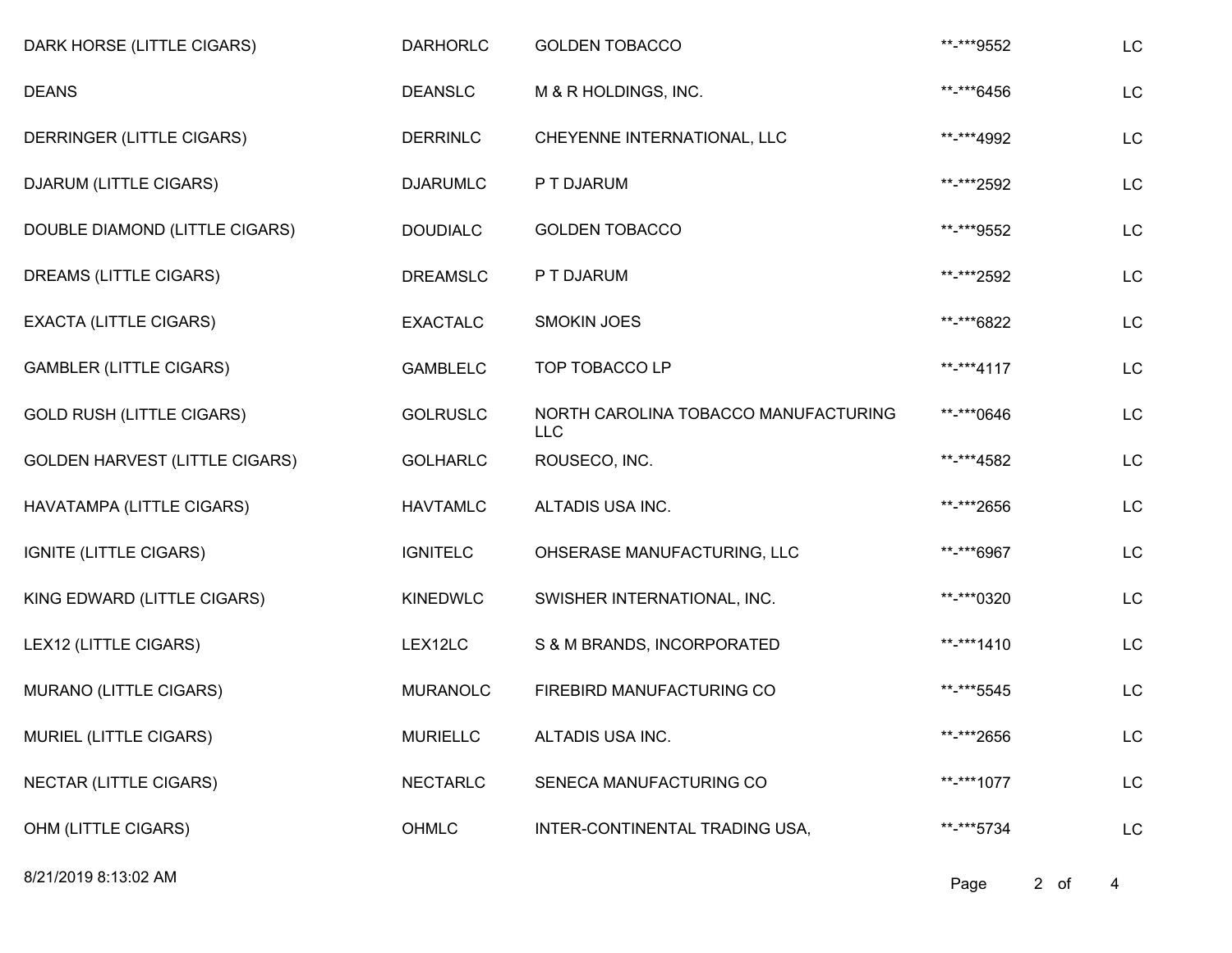| PALMA (LITTLE CIGARS)                 | <b>PALMALC</b>  | SENECA MANUFACTURING CO                                         | **-***1077 | LC |
|---------------------------------------|-----------------|-----------------------------------------------------------------|------------|----|
| PHILLIES (LITTLE CIGARS)              | <b>PHILLILC</b> | ALTADIS USA INC.                                                | **-***2656 | LC |
| PRIME TIME (LITTLE CIGARS)            | <b>PRITIMLC</b> | NORTH CAROLINA TOBACCO MANUFACTURING<br><b>LLC</b>              | **-***0646 | LC |
| RACER (LITTLE CIGARS)                 | <b>RACERLC</b>  | <b>GLOBAL TOBACCO LLC</b>                                       | **-***5072 | LC |
| RAP (LITTLE CIGARS)                   | <b>RAPLC</b>    | <b>HERITAGE TOBACCO</b>                                         | **-***6268 | LC |
| <b>RED BUCK (LITTLE CIGARS)</b>       | <b>RDBUCLC</b>  | XCALIBER INTERNATIONAL LTD.                                     | **-***3028 | LC |
| <b>REMINGTON (LITTLE CIGARS)</b>      | <b>REMINGLC</b> | GOOD TIMES USA, LLC                                             | **-***9853 | LC |
| RICHWOOD (LITTLE CIGARS)              | <b>RICHWOLC</b> | XCALIBER INTERNATIONAL LTD.                                     | **-***3028 | LC |
| ROMEO Y JULIETA MINI (LITTLE* CIGARS) | <b>ROJUMILC</b> | ALTADIS USA INC.                                                | **-***2656 | LC |
| <b>RRR FILTERED CIGARS</b>            | <b>RRRLC</b>    | RG LOGISTICS, INC.                                              | **-***2770 | LC |
| SANTA FE (LITTLE CIGARS)              | <b>SANFELC</b>  | SWISHER INTERNATIONAL, INC.                                     | **-***0320 | LC |
| <b>SENECA LITTLE CIGARS</b>           | <b>SENECALC</b> | LAKE ERIE TOBACCO COMPANY                                       | **-***5741 | LC |
| SMOKER FRIENDLY (LITTLE CIGARS)       | <b>SMOFRILC</b> | (QUALIFIED<br>PREMIER MANUFACTURING, INC.<br>UNDER ASSUMED NAME | **-***3251 | LC |
| SMOKER FRIENDLY (LITTLE CIGARS)       | <b>SMOFRILC</b> | (QUALIFIED<br>PREMIER MANUFACTURING, INC.<br>UNDER ASSUMED NAME | **-***3251 | LC |
| SMOKER'S CHOICE (LITTLE CIGARS)       | <b>SMOCHOLC</b> | NORTH CAROLINA TOBACCO MANUFACTURING<br><b>LLC</b>              | **-***0646 | LC |
| SOUTHERN STEEL (LITTLE CIGARS)        | SOUSTELC        | <b>SX BRANDS</b>                                                | **-***0756 | LC |
| SPARROW (LITTLE CIGARS)               | SPARROLC        | NORTH CAROLINA TOBACCO MANUFACTURING<br><b>LLC</b>              | **-***0646 | LC |
| STAMPEDE (LITTLE CIGARS)              | <b>STAMPELC</b> | XCALIBER INTERNATIONAL LTD.                                     | **-***3028 | LC |